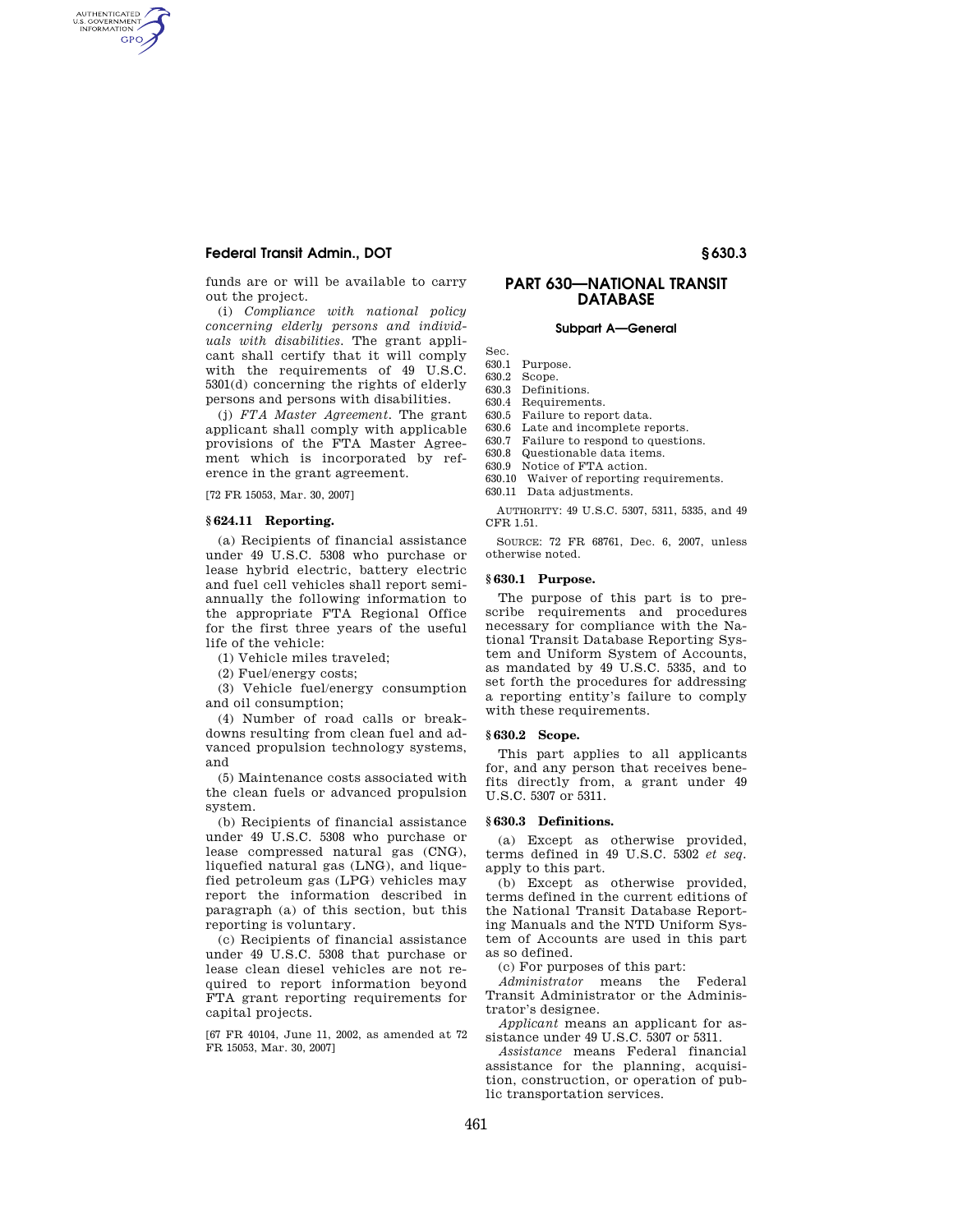**§ 630.4 49 CFR Ch. VI (10–1–10 Edition)** 

*Beneficiary* means any entity that receives benefits from assistance under 49 U.S.C. 5307 or 5311.

*Current edition* of the National Transit Database Reporting Manuals and Uniform System of Accounts means the most recently issued editions of the reference documents.

*Days* mean calendar days.

*Reference Document(s)* means the current editions of the National Transit Database Reporting Manuals and Uniform System of Accounts. These documents are subject to periodic revision. Beneficiaries and applicants are responsible for using the current editions of the reference documents.

*Reporting entity* means a transit agency, a State Department of Transportation that is a recipient of grants under 49 U.S.C. 5311, or a Federally-recognized Indian Tribe that is a direct recipient of grants under 49 U.S.C. 5311.

*State Department of Transportation*  means the Department of Transportation of a State of the United States, the District of Columbia, Puerto Rico, the Northern Mariana Islands, Guam, American Samoa, or the U.S. Virgin Islands.

*Transit agency* means an entity providing public transportation as defined in 49 U.S.C. 5302.

#### **§ 630.4 Requirements.**

(a) *National Transit Database Reporting System.* Each applicant for and beneficiary of Federal financial assistance under 49 U.S.C. 5307 or 5311 must comply with the applicable requirements of 49 U.S.C. 5335, as set forth in the reference documents. State Departments of Transportation shall provide reports on behalf of their subrecipients of grants under 49 U.S.C. 5311 as specified in the reference documents. Transit agencies that are beneficiaries of grants under both 49 U.S.C. 5307 and 5311 must file an individual report as an urbanized area transit agency. Federally-recognized Indian Tribes that are direct beneficiaries of grants under 49 U.S.C. 5311 must file an individual report. State Departments of Transportation should not report on behalf of transit agencies that have filed individual reports as urbanized area transit agencies nor on behalf of Indian Tribes

that are required to file an individual report.

(b) *Copies.* Copies of reference documents are available from the National Transit Database Web site located at *http://www.ntdprogram.gov.* These reference documents are subject to periodic revision. Revisions of reference documents will be posted on the National Transit Database Web site and a notice of any significant changes to the reporting requirements specified in these reference documents will be published in the FEDERAL REGISTER.

#### **§ 630.5 Failure to report data.**

Failure to report data in accordance with this part will result in the noncompliant reporting entity being ineligible to receive any Section 5307 or 5311 grants directly or indirectly until such time as a report is filed in accordance with this part.

### **§ 630.6 Late and incomplete reports.**

(a) *Late reports.* Each reporting entity shall ensure that FTA receives its report by the due dates prescribed in the reference documents. A reporting entity may request a 30 day extension to submit its report. FTA will treat a failure to submit the required report by the due date or the extension date as failure to report data under §630.5.

(b) *Incomplete reports.* FTA will treat an NTD submission that does not contain all of the required data; or does not contain the required certifications, where applicable; or that is not in substantial conformance with the definitions, procedures, and format requirements set out in the reference documents as a failure to report data under §630.5, unless the reporting entity has exhausted all possibilities for obtaining this information.

#### **§ 630.7 Failure to respond to questions.**

FTA will review each NTD submission to verify the reasonableness of the data submitted. If any of the data do not appear reasonable, FTA will notify the reporting entity of this fact in writing, and request written justification from the reporting entity to either document the accuracy of the questioned data, or to revise the questioned data with a more accurate submission. Failure of a reporting entity to make a